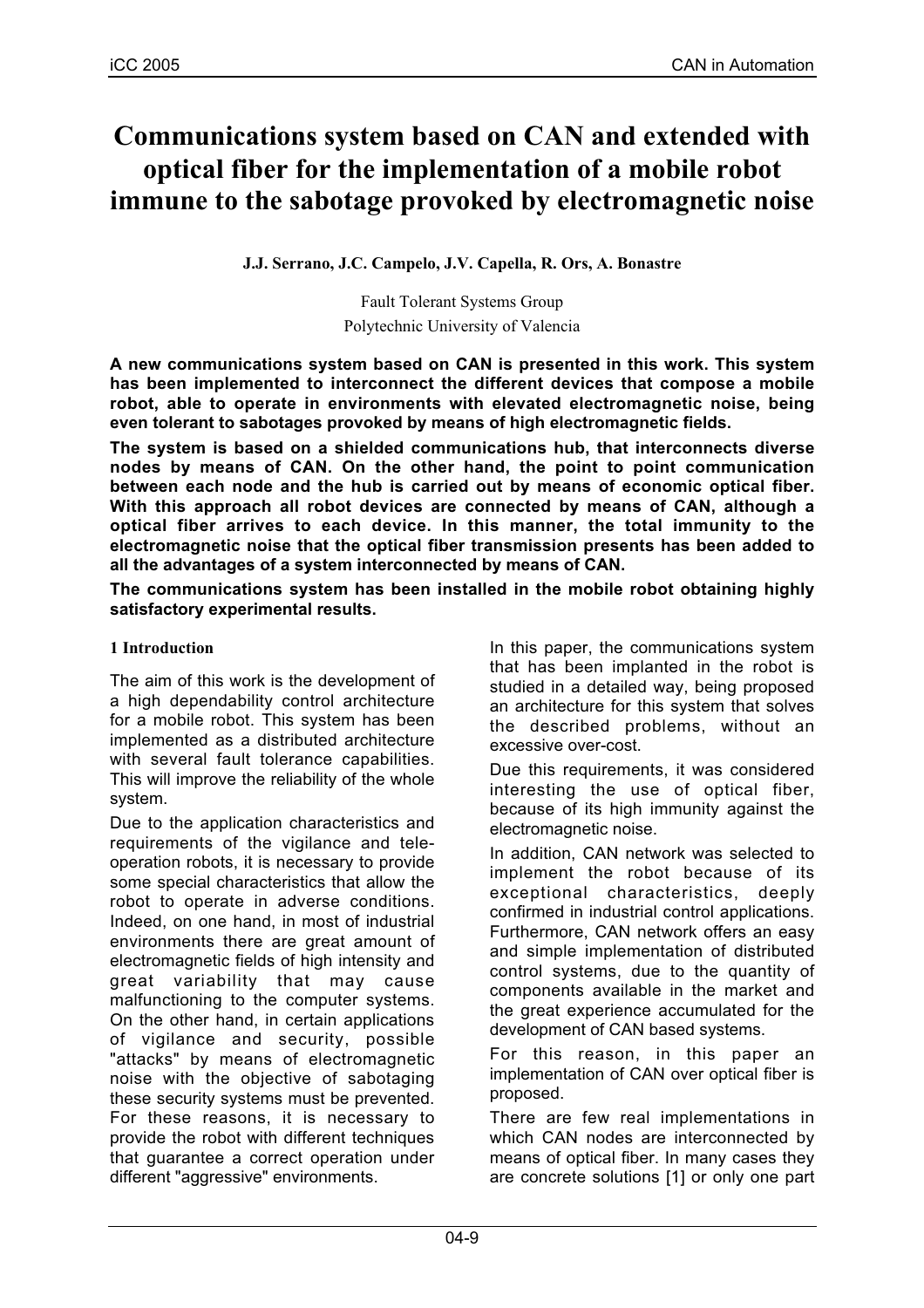of the system in which coexists twisted pair CAN with the optical fiber [2].

On the other hand, some manufacturers consider the implementation of optical fiber based physical medium, although these solutions are not very extended because of its cost [3]. Trying to achieve a high immunity to electromagnetic noise we can find designs like [4] that uses the transmission with optical fiber to avoid this problem. Anyway it is a very concrete system, designed for a complex application. In the mobile robots area there are few implementations based on CAN, and the communications network usually uses other standards [5]. This is due to these designs or prototypes are focused in solve complex control problems and not in the architecture an so on the communications network. For this reason, excellent designs from the control point of view fail when communicating the different modules. In this paper the CAN advantages in mobile robotics applications are shown, and stiller, the advantages of a low cost physical layer implementation with optical fiber.

The paper starts by describing the mobile robot architecture. After discussing the whole architecture, the different elements (central node, communication node and auxiliary node) are explained. In the following section the communications concentrator or CAN-fiber hub is presented, explaining the design and the enhancing dependability mechanisms. The paper closes with the conclusions and the future work lines in section four.

# **2 Robot description**

The proposed robot architecture (see Figure 1) is based on a central node, a communication node and several auxiliary nodes. The central node is in charge of managing the basic tasks that will assure the correct operation of the mobile robot, such as the motion and positioning control. This node is integrated with the Motorola MPC555 microcontroller [6].

This main control node counts with the support of a secondary node that acts as a communication node. This second node can take the control of the basic tasks of



Figure 1. Distributed control architecture for a mobile robot

the system in case of a failure of the central node.

The main task of the communication node is to establish a communication channel between an external station and the mobile robot. In this way, the external station will be able to tele-operate and monitor the state of the robot. Besides, this node is in charge of receiving and processing the information the vision subsystem sends. A Motorola MPC823e microprocessor [7] manages of the tasks this node.

The rest of the tasks, such as the engine control, the sensors and actuators control, the battery charge level, etc, are managed from different auxiliary nodes. The central node will supervise the operation of these nodes. Each one of these auxiliary nodes is under the control of an ATMEL T89C51CC01 (CANary) microcontroller [8].

The central node, the communication node and the auxiliary nodes are interconnected by means of a plastic optical fibre net. The communication among the different nodes is performed under the Controller Area Network (CAN) communication protocol. This network will be duplicated between the central and communication nodes to tolerate transmission failures on one of the cables.

Each one of the nodes the distributed system consists of will be specified in detail in the following sections.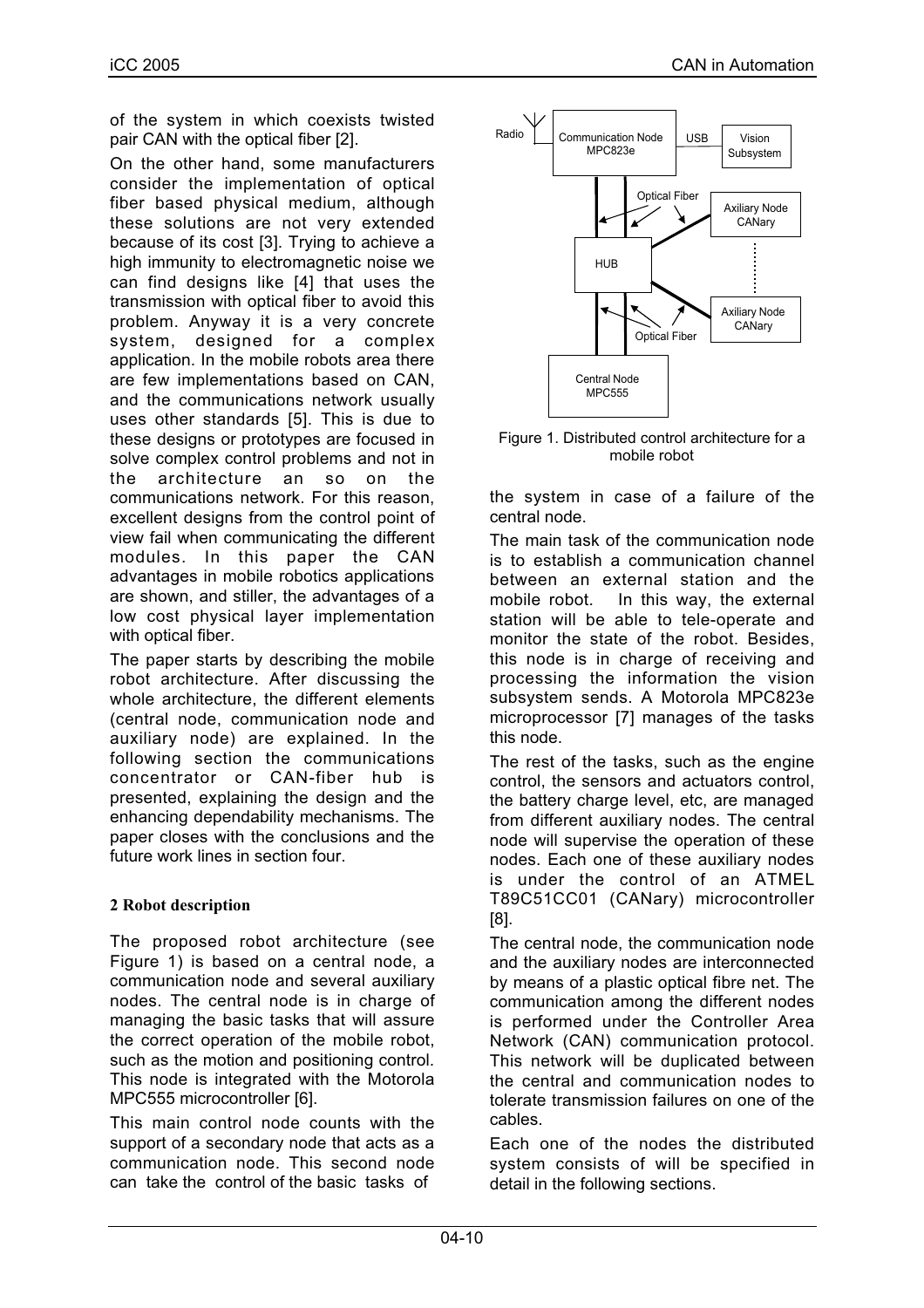# **2.1 Central node**

The central node of the control architecture has been implemented on a Printed Circuit Board (PCB) designed by our group. This PCB is based on a Motorola MPC555 microcontroller. His dual TouCAN allows the implementation of a dual internal communication network. In this way, it is possible to tolerate the failure of one of the two optical fiber cables. The internal communication among the nodes of the robot can continue using the other CAN network. The TPUs have been very useful to implement in an easy way the Pulse Width Modulation (PWM) control of the mobile robot engine.

The power stage of the mobile robot engine. The robot motion control will take place in this central node, taking into account the information that the vision subsystem and the different kind of sensors of the robot are sending.

The real-time operating system OSEK/VDX [9] "Open Systems and the Corresponding Interfaces for Automotive Electronics"), which is an standard in the automotive field, has been selected to manage the different tasks this microcontroller has to perform. This operating system has been selected taking into account the main features of the MPC555 the central node integrates.

It has been used an implementation of the OSEK specification 2.1: osCAN from Vector Informatik. This operating system can be profitably used in all areas in which resources such as memory and computing time are in short supply. The main characteristic that presents osCAN, apart from the numerous processors it supports, is the availability of different CAN communication protocols. This feature is very interesting in our case.

# **2.2 Communication node**

The communication node has been implemented using a commercial board, STK823L from TQ-Group [10]. This board integrates the Motorola MPC823e microprocessor and all the necessary connectors to use the different peripherals this microprocessor can manage.

The MPC823e microprocessor is a versatile combination of microprocessor and peripherals, all integrated in a single chip. It is a low cost version of the MPC823 microprocessor that has been improved by means of additional communication and video capabilities. This microprocessor consists of a highperformance embedded MPC8xx core and a communication processor module that uses a RISC processor specialized in communication and image processing. This second module can perform embedded signal processing functions for image compression and decompression. It also has seven serial channels: two serial communication controllers, two serial management controllers, one I2C port, a USB channel and a serial peripheral interface.

This node must perform the following communication tasks:

- Communication with the central node. This communication will be performed using the two different CAN controllers the board has. This dual CAN network will support the failure of one of the optical fibre cables. In this way, the communication node can take the control of the basic tasks to manage the robot in a degraded mode in case the central node fails. In normal mode, it can act as a watchdog processor and supervise the correct execution of the tasks of the central node.
- Communication with the vision subsystem. This communication takes place via the available USB channel. The vision subsystem sends the captured images or the image processing results to this node to perform different tasks such as the 3D map generation, environment motion detection, among others.
- Communication with the external station. This communication is performed by means of a radio card using the available PCMCIA channel. In this way, the robot can send/receive data to/from an external station (usually a PC), and this station can received the sequence of images the robot is taking, can assumed the manual control of the robot, can monitor the state of the robot, etc.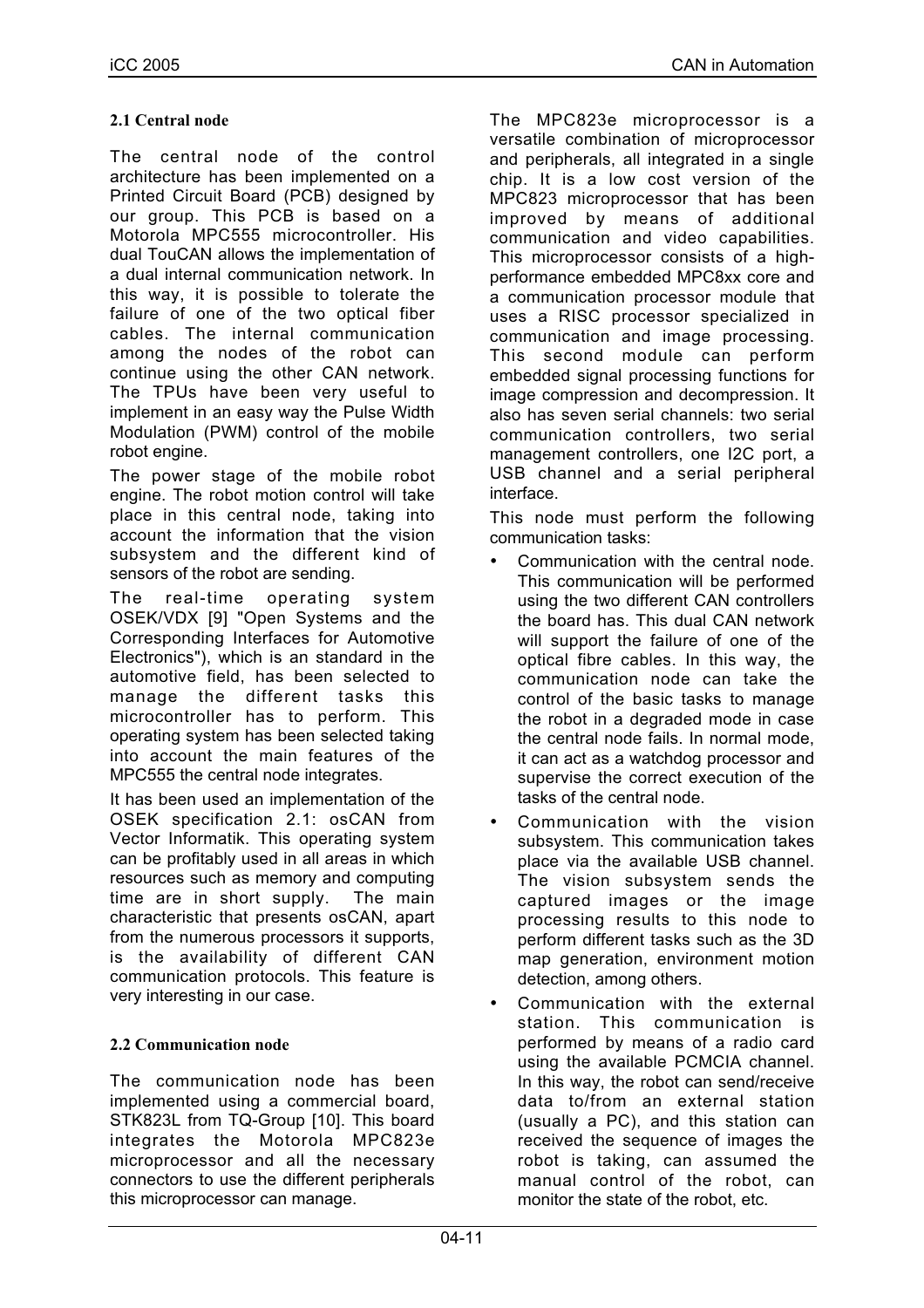The operating system RT-Linux has been chosen to manage the different tasks this node must perform. One of the reasons to choose this real-time operating system is that it implements a large number of the drivers necessary to manage the different controllers this node has (USB, PCMCIA, etc).

Due to the capabilities of the microprocessor and operating system used, it will be possible to connect a LCD display and a keyboard to the robot and reprogram its functionality when needed.

#### **2.3 Auxiliary nodes**

Each one of the auxiliary nodes has been implemented on a PCB designed by our group. This PCB integrates an ATMEL-CANary microcontroller, the T89C51CC01 is the first member of the CANary family, a family of 8-bit microcontrollers focused on can network applications. It offers a highperformance and flexibility in application domains such as industrial and automotive control. It maintains its compatibility with the 80C51 and offers a superset of this standard microcontroller. It is fully compatible with the standard CAN 2.0A and 2.0B.

The auxiliary nodes are in charge of performing a specific task in the global architecture of the robot, such as the engine control, the battery control, etc. Each one of these tasks is implemented by means of a control loop directly programmed on the board microcontroller. Since these are very simple tasks, it has no sense to overload the processing in this node with an operating system or a microkernel.

#### **3 Description of the communications hub**

As can be observed in the figure 1, the whole interconnection of the different nodes previously described is carried out by means of point to point optical fiber links among each device (node) and the HUB, being carried out inside the hub the interconnection with CAN. In this manner, under the denomination of HUB it is considered the developed circuitry in charge of implementing a CAN network that interconnects all the system nodes,

being the connection with this nodes by means of optical fiber links.

As figure 2 shows, in any system the connection of a node to the CAN network is carried out by means of the corresponding transceiver that connect the UART to the network, both components can be integrated in the microcontroller that implements the node.



Figure 2. Connection to the CAN network

In our case, in order to use optical fiber as connection element, the interconnection is intercepted between the UART and the corresponding transceiver (implemented by means of a TTL signal) and, how can be observed in figure 3, by means of the opportune optoadapter, the TTL signal is converted in an optical signal that is transmitted through the optical fiber connection, being reconstructed the original signal in the other side of the link.



Figure 3. TTL – Optical signal conversion

On the other hand, it is also possible to use this methodology in systems with the output to the CAN network already mounted. In this case the figure 4 indicate how should be proceeded.



Figure 4. Connection scheme for already mounted systems

Lastly, by means of this method it is possible to interconnect several nodes by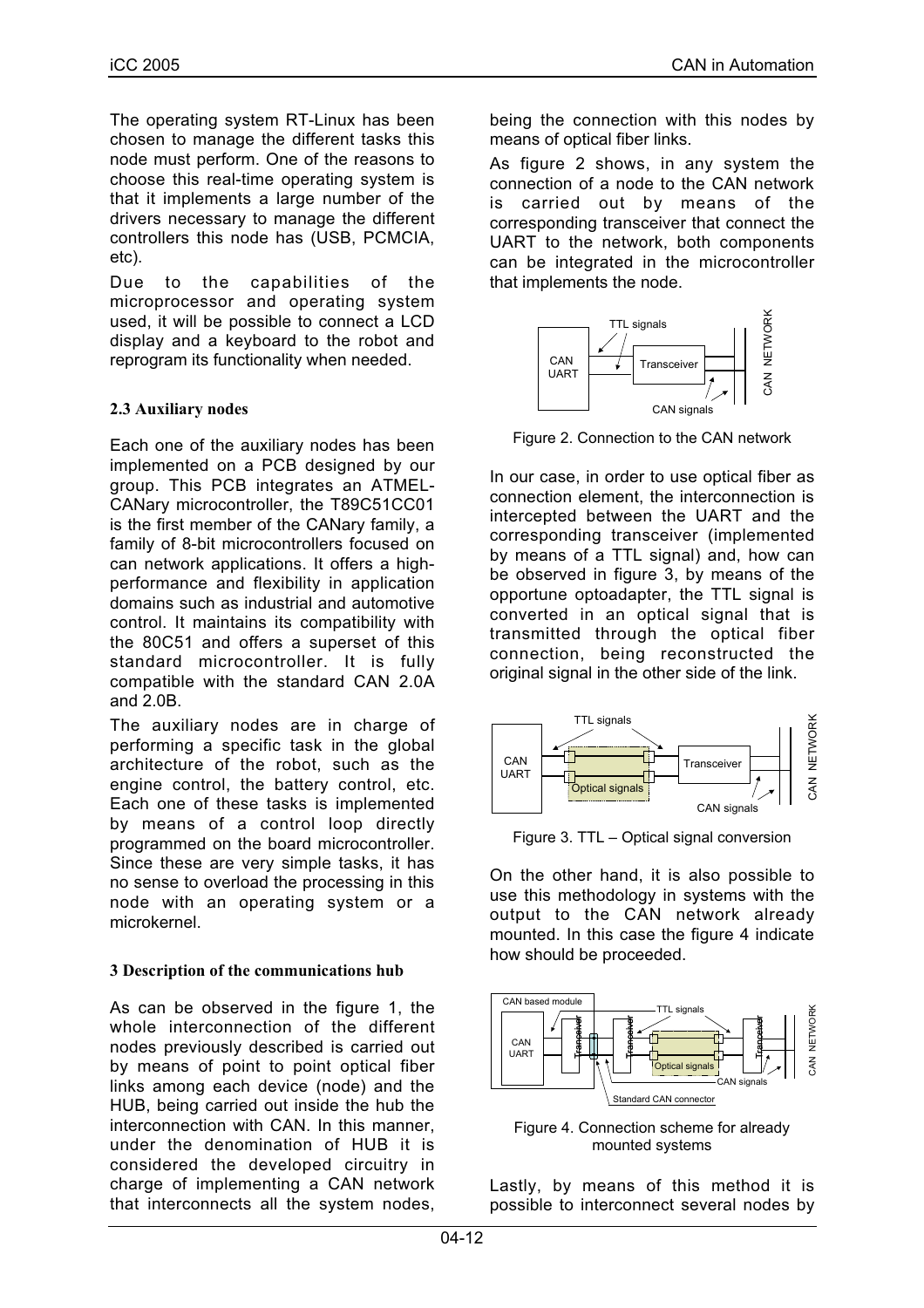means of optical fiber connections in a simple way, establishing a module (denominated HUB), which contains all the transceivers of the system nodes and the corresponding CAN network. An scheme of the hub is shown in the figure 5.



Figure 5. CAN-fiber hub scheme

To carry out the implementation of the proposed system it has been used the optical fiber components corresponding to the "Versatile Link" family of the Agilent manufacturer [11] [12]. The main characteristic of this range of components of plastic optical fiber is its low cost. Concretely the model HFBR-0501 have been used. The HFBR-0501 series includes transmitters, receivers, connectors and cable specified for easy design.

This series of components is ideal for solving problems with voltage isolation/insulation, EMI/RFI immunity or data security. The optical link design is simplified by the logic compatible receivers and complete specifications for each component. The key optical and electrical parameters of links configured with the HFBR-0501 family are fully guaranteed from 0º to 70º C [11].

Other prominent characteristics of this component are: Easy Connectoring Simplex, Duplex, and Latching Connectors; Flame Retardant; Transmitters Incorporate a 660 nm Red LED for Easy Visibility; and compatibility with Standard TTL Circuitry [11].

In [11] can be observed the scheme to use the module HFBR-0501. The configuration to connect the TTL signals that provide the

CAN controllers to the transmitter module is shown in the figure 6.





5 MBd AND 1 MBd RECEIVERS



Figure 7. Receiving module connection

Also, the connection of the receiving module follows the connection scheme shown in the figure 7.



Figure 8. Developed PCB for the Canary microcontroller

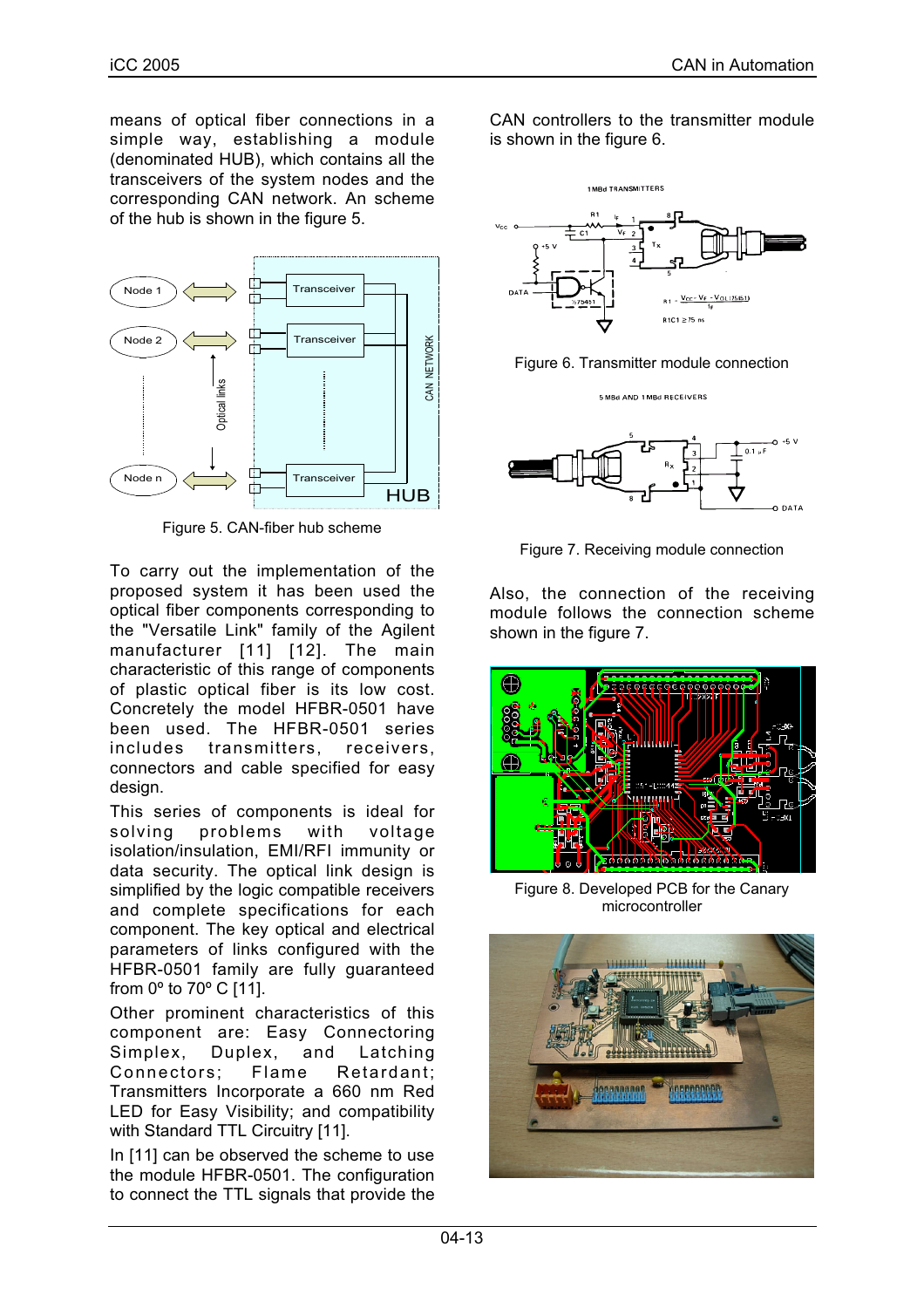Figure 9. Photography of an implemented node

lines are routed to the receiver and transmitter modules of optical fiber.



Figure 12. PCB of the developed CAN-fiber hub

In order to build the system of the figure 1 it has been developed different systems based basically on micro controllers of Atmel (CANary 89C51CC01) and the Motorola MPC555, in which the modules of Agilent have been incorporated for the CAN outputs. For example, in the figure 8 can be observed the developed PCB for the Canary microcontroller of Atmel, with the optical fiber outputs, and in figure 9 a photography of an implemented node is shown.

On the other hand, in order to connect the modules corresponding to the MPC555 (main node) and the MPC320 (communications node) to the HUB by means of optical fiber links, and due to the used boards was commercial evaluation boards with the standard CAN output, it has been necessary to develop an adapter. The adapter converts the CAN signal in TTL by means of a transceiver, and finally converts the TTL signal in an optical signal, that will be used to connect with the hub. The PCB corresponding to this adapter is shown in the figure 10, and a photography of his implementation can be seen in figure 11.

In the figures 10 and 11 can be observed the DB9 connector (that fulfils the CiA connections standard) that receives the CAN levels. The CANH and CANL lines are routed to the transceiver (82C250) obtaining the TTL signal again. Finally, this Lastly, in the figure 12 the developed PCB of the HUB (for 8 connections) is shown.



Figure 10. PCB of the TTL-optic adapter



Figure 11. Photography of the implemented TTL-optic adapter

As can be observed in the figure 12, the different nodes (eight in this example) are connected point to point with the HUB. The hub implements the CAN network, in